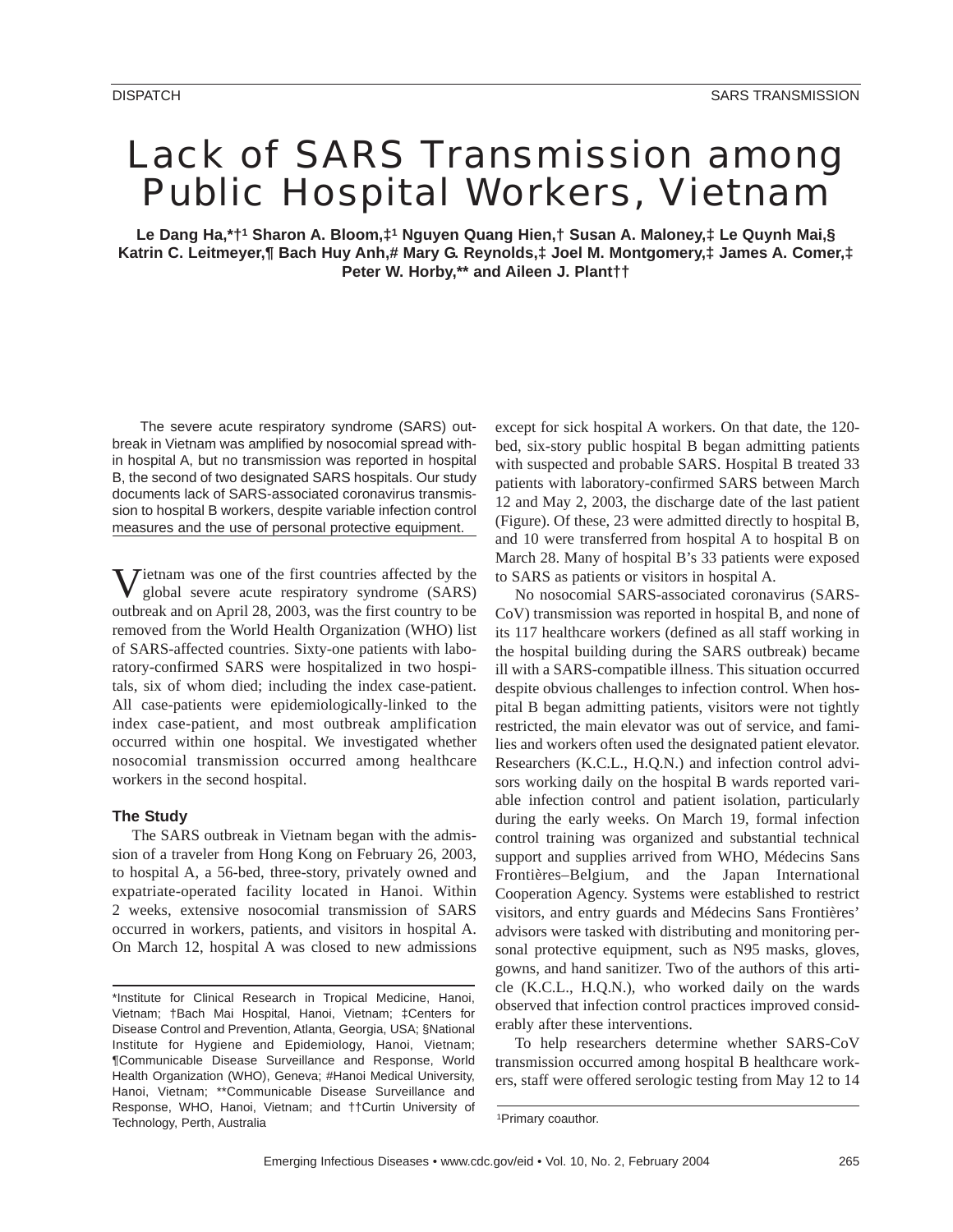#### EMERGENCE OF SARS



Figure. Laboratory-confirmed cases of severe acute respiratory syndrome (SARS) by date of admission, in hospital A and hospital B, Vietnam, February–April 2003. The ten case-patients who were transferred from hospital A to hospital B on March 29, 2003, are noted in gray.

and were asked to complete a short questionnaire in Vietnamese. Participants provided written consent and answered questions about demographics, level of contact with SARS case-patients, and personal protective equipment use during the busiest week of patient admissions (March 12–19) and the remaining weeks of the outbreak. Serum specimens were analyzed at the National Institute for Hygiene and Epidemiology, Hanoi, and at the Centers for Disease Control and Prevention, Atlanta, by indirect enzyme-linked immunosorbent assay (ELISA) and indirect immunofluorescence (IFA) on Vero E-6 cells infected with SARS-CoV (1). Data were double-entered into Excel and analyzed with SAS Version 8.0 (SAS, Inc., Cary, NC).

Of 117 hospital B healthcare workers, 108 participated (92.3% response rate). According to the hospital director, all 9 nonparticipants remained well, and none had a history of SARS-like illness. Among participants, 62 (57.4%) respondents worked on the SARS wards (Table). Most (85.5%) were physicians and nurses. During the first week of SARS patient care in hospital B, 39 (62.9%) of SARS ward workers reported working in SARS-patient rooms for >6 hours on their single busiest day. Of the 62 workers, 58.1% and 64.5% reported being in SARS patient rooms during medication nebulizer treatment, and 65% reported being in patient rooms during noninvasive positive pressure ventilation.

All 62 SARS ward workers reported wearing masks during the outbreak. All but one respondent wore a mask "always" or "usually" while in SARS patients' rooms. However, during the first week of SARS patient care in hospital B, 43 ward workers (69.4%) reported wearing only a cloth or surgical mask, often in combination. All 62 SARS ward workers reported using an N-95 mask after March 19, although only 56 (90.3%) reported "always" or "usually" using a mask while in SARS patients' rooms. Respondents reported using gloves 77.4% of the time before March 19 and 75.8% after March 19.

Reported symptoms and personal health behaviors of healthcare workers are also presented in the Table. One SARS ward respondent reported a fever, and less than 23% reported either a cough or sore throat. Extreme fatigue was reported by 50% of the SARS ward workers. Antibodies to SARS-CoV among our study participants were undetectable by both laboratories.

Table. Occupations, SARS exposures, symptoms, and personal protective equipment use among workers on the SARS wards, hospital B, Vietnam, May 2003<sup>a,b</sup>

| Occupation                                                                                       | SARS ward respondents N (%) |
|--------------------------------------------------------------------------------------------------|-----------------------------|
| Physicians                                                                                       | 23(37.1)                    |
| <b>Nurses</b>                                                                                    | 30(48.4)                    |
| Nonclinical staff (housekeepers, clerks, elevator operators, laboratory technicians, and guards) | 9(14.5)                     |
| Ever in room while SARS patient getting nebulized medications                                    | 36(58.1)                    |
| Ever in room while SARS patient receiving noninvasive positive pressure ventilation              | 40(64.5)                    |
| During the first week of SARS patient care (March 12–19):                                        |                             |
| On busiest day, worked >6 hours in SARS patient's room                                           | 39(62.9)                    |
| Wore a mask in patient's room "always" or "usually"                                              | 61 (98.4)                   |
| Wore only cloth mask, surgical mask, or both                                                     | 43(69.4)                    |
| Wore N-95 mask and other type of mask                                                            | 19(30.6)                    |
| Wore gloves in patient room "always" or "usually"                                                | 48 (77.4)                   |
| After first week of SARS patient care:                                                           |                             |
| Wore face mask in patient's room "always" or "usually"                                           | 56 (90.3)                   |
| Wore N95 mask                                                                                    | 62 (100)                    |
| Wore gloves in patient's room "always" or "usually"                                              | 47 (75.8)                   |
| Symptoms and personal health behaviors:                                                          |                             |
| Fever                                                                                            | 1(1.6)                      |
| Cough                                                                                            | 10(16.1)                    |
| Sore throat                                                                                      | 16(22.6)                    |
| Extreme fatigue                                                                                  | 31(50)                      |

a SARS, severe acute respiratory syndrome.

 ${}^{b}N = 62$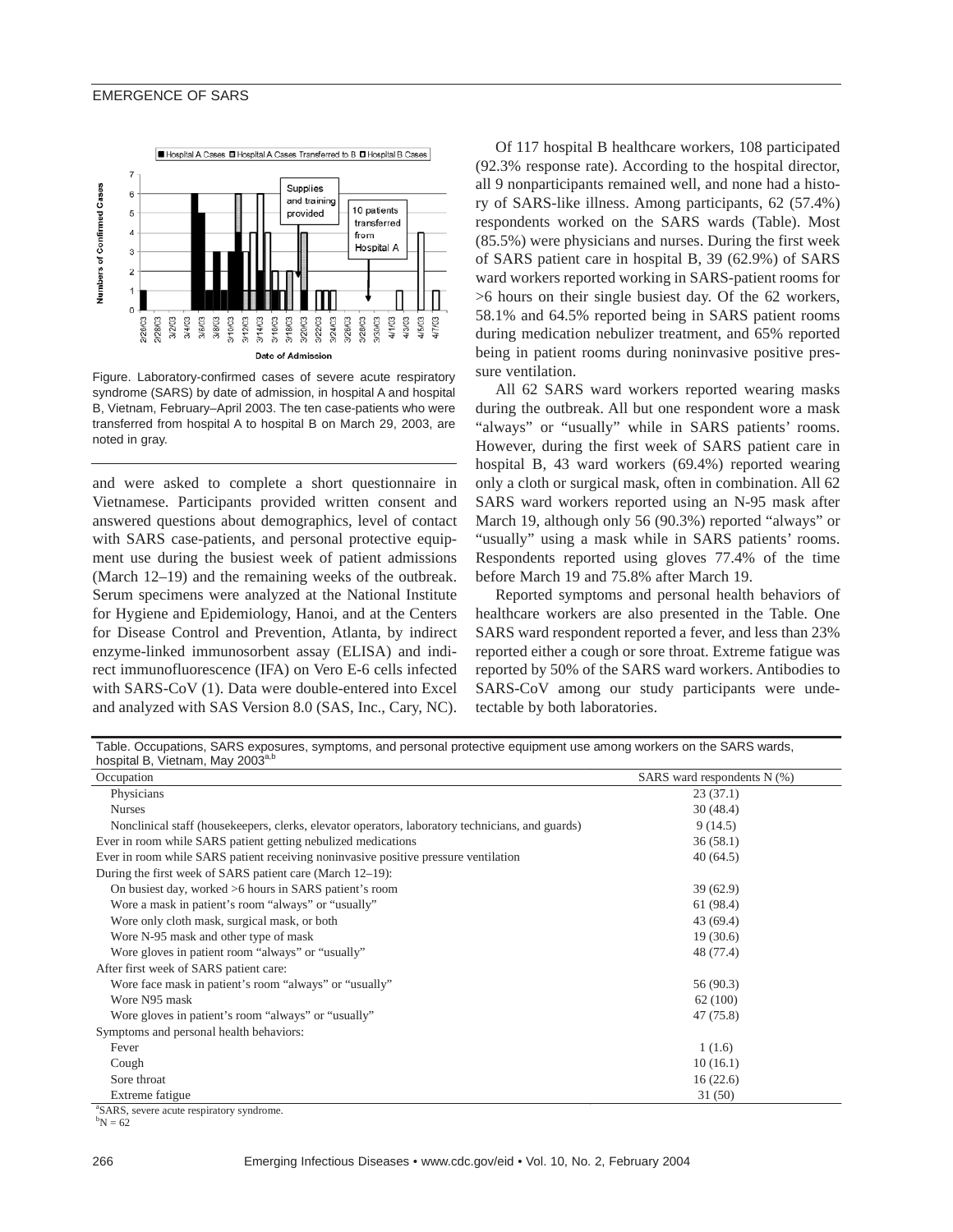#### **Conclusions**

This study has several limitations. First, our survey is subject to recall and reporting bias, because not only was it difficult for respondents to recall behaviors during specific periods within the previous 2 months, but respondents may have been concerned that results could be used to evaluate their performance. Estimates of SARS exposures and the frequency of personal protective equipment use among SARS ward workers are therefore probably inflated. Second, we collected serum specimens approximately 10 to 12 days after the last SARS patients were discharged; although these patients were discharged after their 5th to 6th week of illness, the minimal chance that a patient shed virus beyond the usual 2- to 3-week period (2) would theoretically mean that a few participants may have been tested before seroconversion. A third limitation is our lack of data on hand-washing or sanitizing practices, important means of preventing respiratory virus droplet spread.

The finding of no infection with SARS-CoV among hospital B workers in the presence of 33 confirmed SARS case-patients may support the hypothesis that, in the absence of a superspreading patient or event, most SARS patients will not transmit the virus (3–6). For example, in Singapore, 81% of the first 205 reported probable casepatients had no evidence of transmission of clinically identifiable SARS to other persons (3). Over 35 healthcare workers in our study reported being exposed to a SARS patient during events that can potentially generate aerosols (i.e., nebulizer treatment or noninvasive positive pressure ventilation), yet they did not acquire SARS. Although likely many factors contributed, we demonstrated a lack of SARS transmission both before and after the provision of formal infection control training and personal protective equipment. Contrasting the hospital B situation with that of neighboring hospital A may be helpful; in hospital A, extensive transmission clusters followed admission of the index case-patient.

The 23 directly admitted hospital B patients were less severely ill than the 38 hospital A patients. In Vietnam, the best available measure of relative disease severity is the death rate and the maximal level of respiratory assistance provided. Although no hospital B patients died or received invasive mechanical ventilation; four received biphasic intermittent positive airway pressure. Seven hospital A case-patients were intubated; an additional two received biphasic intermittent positive airway pressure. Five hospital A case-patients died in Vietnam, and the index casepatient died in Hong Kong (7).

Hospital A workers did not wear masks in the earliest days after the index case-patient was admitted, although shortly after the recognition of this nosocomial cluster, enhanced infection control measures were initiated. In contrast, by the time patients were going to hospital B for

evaluation, both patients and healthcare workers were wearing masks (N.T. Van, pers. comm.)

Hospital A nursing staff likely also had longer and closer contact with SARS patients. In nursing style, hospital B resembled those of other public hospitals in Vietnam, where nursing is traditionally a shared function with family members. Families of SARS patients in hospital B were observed by authors (K.C.L., N.Q.H.) to be feeding, bathing, and toileting the patients. Hospital A nurses, however, were required by hospital guidelines to assume most patient care functions traditionally shared with the patient's family (L.T. Hong, pers. comm.), thereby increasing their direct contact with SARS patients and their respiratory and other secretions. Furthermore, the more severely ill SARS patients of hospital A likely required more intensive nursing care, perhaps increasing the duration and dose of SARS-CoV exposure.

Environmental conditions at the two hospitals differed, but the impact of these differences on SARS transmission is unclear. Neither hospital had negative pressure rooms. Hospital A was a more modern facility; however, hospital B had designated SARS isolation wards and large spacious rooms with high ceilings and ceiling fans and large windows kept open for cross-ventilation. In contrast, hospital A's rooms were smaller, and individual air-conditioning units were in use early during the outbreak. In addition, hospital A had diverse patients (maternity, postoperative, pediatric, etc.) housed on the same hospital floor when the SARS outbreak began.

The findings of lack of transmission among hospital B healthcare workers raises the question of whether family caregivers or visitors might have become infected with SARS-CoV, and about the relative infectiousness of hospital B patients in general. Although overt SARS transmission to visitors occurred in hospital A, no such transmission to visitors was observed in hospital B. We lack adequate data to quantify the exposure of visitors to patients at either hospital, but the authors who were present (K.C.L., H.Q.N.) noted that after the first week, most hospital B family members tended to always wear masks and to rarely use gloves. Studies assessing the serologic status of family and community contacts of case-patients are ongoing. Although community transmission did not seem to play a major role in the Vietnam SARS outbreak, at least two episodes are known in which SARS transmission occurred outside the hospital setting. One episode involved transmission from a visitor to hospital A to five contacts. This visitor was severely ill and was later hospitalized at hospital B on day 10 after symptom onset; he is known to have transmitted infection to one contact in the 4 hours immediately before his admission. If SARS viral shedding peaks on day 10 of illness and continues for 2–3 weeks (2), we can assume that some of the hospital B patients were still